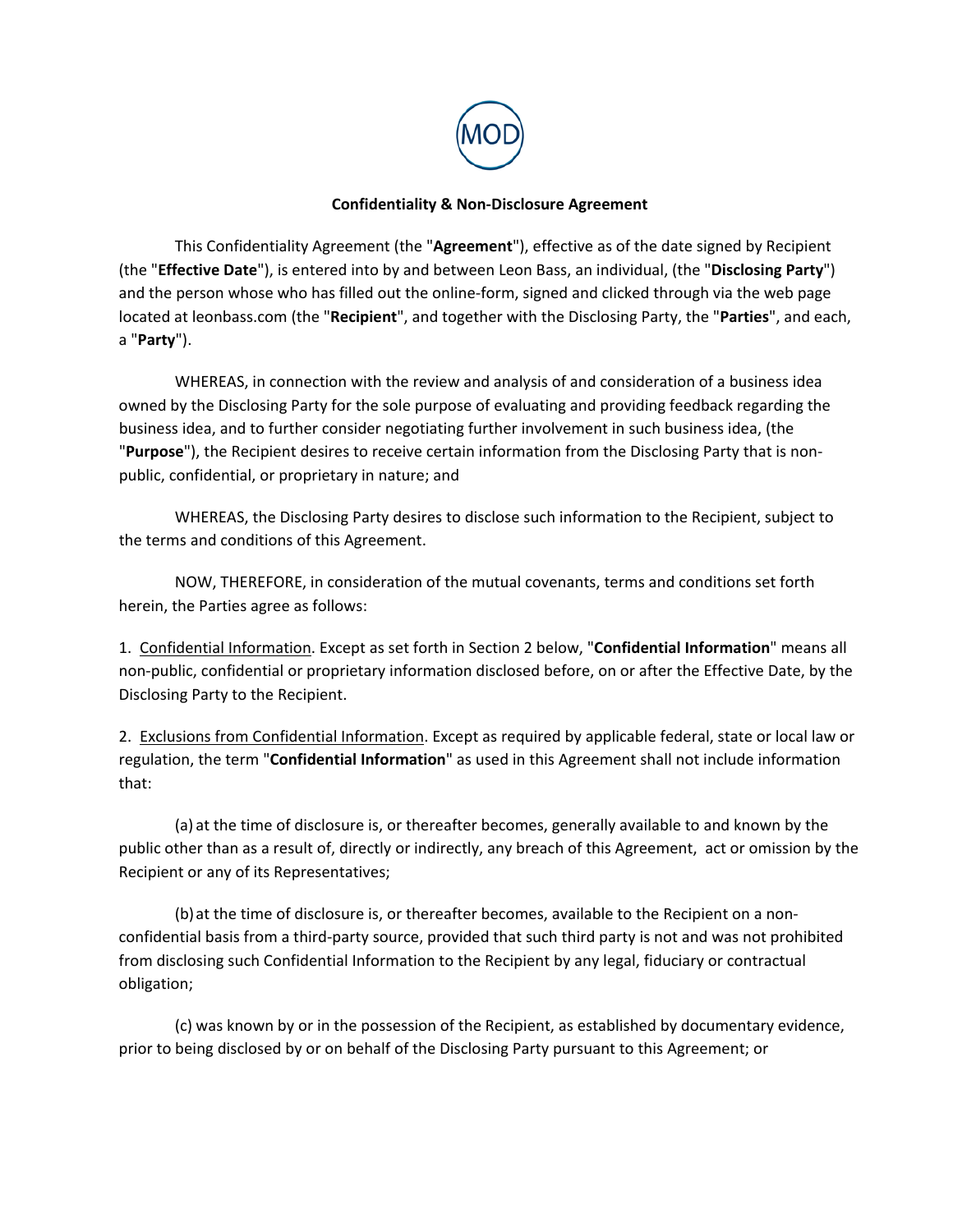(d)was or is independently developed by the Recipient, as established by documentary evidence, without reference to or use of, in whole or in part, any of the Disclosing Party's Confidential Information.

3. Recipient Obligations. The Recipient shall:

(a)Use its best efforts to protect and safeguard the confidentiality of all such Confidential Information;

(b)not use the Disclosing Party's Confidential Information, or permit it to be accessed or used, for any purpose other than the Purpose or any related transactions between the Parties, or otherwise in any manner to the Disclosing Party's detriment, including without limitation, to reverse engineer, disassemble, decompile or design around the Disclosing Party's proprietary services, products and/or confidential intellectual property;

(c) not disclose any such Confidential Information to any person or entity.

4. No Disclosing Party Representations or Warranties. Neither the Disclosing Party nor any of its Representatives make any representation or warranty, expressed or implied, as to the accuracy or completeness of the Confidential Information disclosed to the Recipient hereunder. Neither the Disclosing Party nor any of its Representatives shall be liable to the Recipient or any of its Representatives relating to or resulting from the Recipient's use of any of the Confidential Information or any errors therein or omissions therefrom.

5. No Transfer of Rights, Title or Interest. The Disclosing Party hereby retains its entire right, title and interest, including all intellectual property rights, in and to all Confidential Information. Any disclosure of such Confidential Information hereunder shall not be construed as an assignment, grant, option, license or other transfer of any such right, title or interest whatsoever to the Recipient or any of its Representatives. Any information, ideas, works, suggestions or other additions or concepts related to the Confidential Information created, conceived or suggested by Recipient shall inure to the benefit of the Disclosing Party as the creator and author of any copyrights and/or derivative works or other types of works (intellectually property or otherwise) and shall be deemed a work made for hire for such purposes, and in any such event otherwise Recipient hereby assigns any and all such works related to the Confidential Information to the Disclosing Party.

6. No Other Obligation. The Parties agree that:

(a)this Agreement does not require or compel the Disclosing Party to disclose any Confidential Information to the Recipient;

(b)neither Party shall be under any legal obligation of any kind whatsoever, or otherwise be obligated to enter into any business or contractual relationship, investment, or transaction, by virtue of this Agreement, except for the matters specifically agreed to herein; and

(c) either Party may at any time, at its sole discretion with or without cause, terminate discussions and negotiations with the other Party, in connection with the Purpose or otherwise.